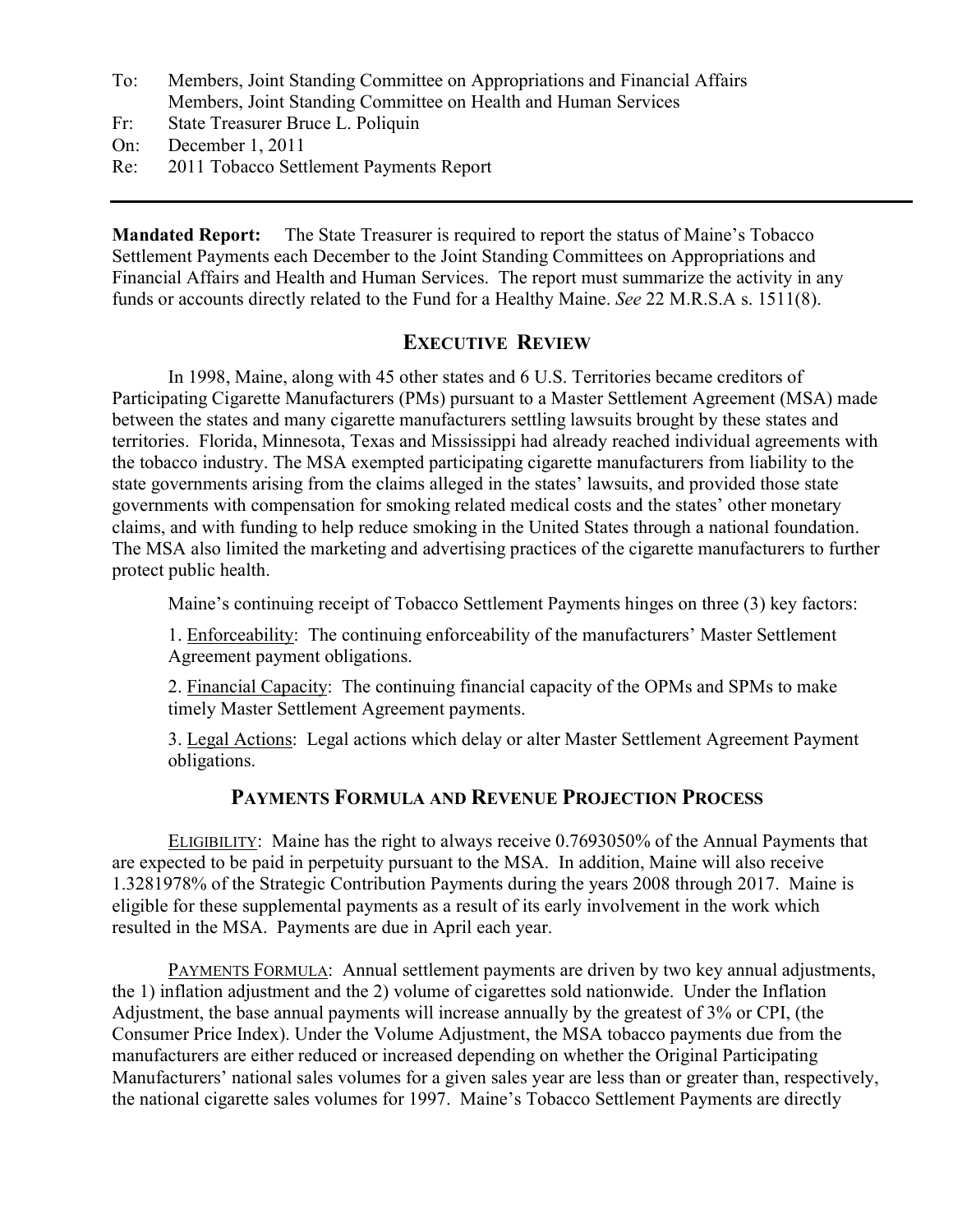related to the shipments of cigarettes nationwide, without regard to increases or decreases in Maine cigarette sales.

REVENUE PROJECTION PROCESS: The Treasurer's Office organizes a meeting of the Maine Attorney General's Office, the State Budget Office and the Legislature's Office of Fiscal and Program Review in advance of each Revenue Forecasting Committee meeting in order to reach consensus on the revenue forecast. That meeting agenda includes a review of an econometric model available from the National Association of Attorneys General that projects domestic consumption of cigarettes. Each meeting also discusses the likely impacts on Maine's payments stream of any disputes pending under the MSA. These disputes, and the timing and direction of their outcomes, present significant volatility to the revenue stream projection process.

Under the MSA, a participating tobacco company may be entitled to a reduction in its annual payment obligation for the Non-participating Manufacturer Adjustment if two (2) things are determined in it's favor: First, an economic firm determines that the disadvantages imposed upon it by the MSA were a significant contributing factor in its loss of market share to non-participating manufacturers (NPMs), and; Second, recovery of this NPM Adjustment amount from an individual state is dependent on a) whether the state had a qualifying statute governing NPM escrow deposits in place during the relevant sales year and b) whether the individual state diligently enforced that qualifying statute.

Beginning in sales year 2003 and continuing through sales year 2010, the PMs have claimed that they are entitled to the NPM adjustment, which , if accepted by the Arbitration Panel presiding over this matter (currently hearing the dispute over the NPM Adjustment for sales year 2003 only), would result in a decrease in the amount the PMs owe under the MSA for those years. Maine asserts that it has had a qualifying statute in place for all relevant sales years and that it has diligently enforced that statute. If Maine prevails in the MSA arbitration proceeding, Maine will not experience a reduction in its payment amount due to the NPM Adjustment for the sales year at issue. If, however, Maine is found not to have diligently enforced, the State's liability could be up to its entire annual payment amount for that sales year.

Once the PMs dispute the calculated amount they owe by claiming entitlement to the NPM Adjustment, they have three options under the MSA. They may pay the contested amount to the State anyway, as Phillip Morris did for sales years 2003-2009, or the PM may place the amount in a disputed payment account, which R.J. Reynolds did for sales years 2003-2010 (excepting sales year 2006, for which it withheld the NPM Adjustment amount), and which Phillip Morris did for the first time with its April 2011 payment. To date R.J. Reynolds has escrowed more than \$2.1 billion into the disputed payments account for the NPM Adjustment for those sales years. Finally, the PMs may simply withhold the entire amount they dispute from their annual payments, and many PMs have done this.

If Maine is found to have diligently enforced its qualifying NPM escrow statute, the State will be entitled to the amounts still owed by R.J. Reynolds and other PMs.